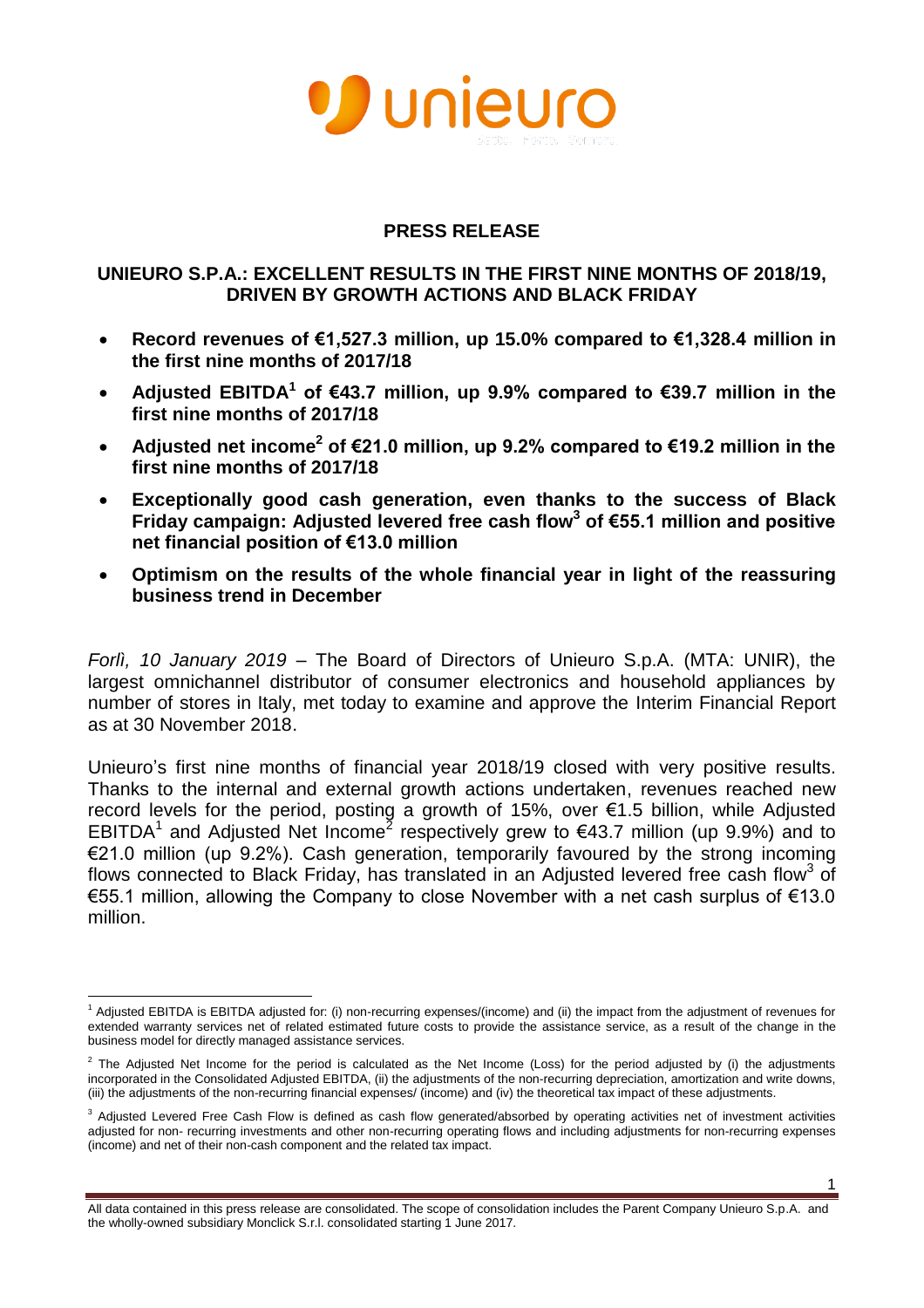

**Giancarlo Nicosanti Monterastelli**, Chief Executive Officer of Unieuro, stated: *"In a European retail scenario dominated by uncertainty and dotted with crisis situations, Unieuro closed the first nine months of the financial year with record revenues and cash flows and growing profits, thereby proving that its business model is successful and the development actions undertaken effective, including the strategic entrance into the Mass Merchandisers segment."*

*"Optimism and concreteness underpin our managerial actions and, while adopting a prudential approach, we believe that the financial year ending in February will bring again satisfaction to our shareholders. The robust business results for the month of December, although recorded after the strongest Black Friday ever, are reassuring and allow us to look to the immediate future with serenity."*

#### *Revenues at 30 November 2018<sup>4</sup>*

In the period March-November 2018, Unieuro achieved Revenues<sup>4</sup> of €1,527.3 million, up 15.0% compared to €1,328.4 million in the same period of the previous financial year, posting an increase of €198.9 million.

In addition to the contribution of external and internal growth measures, revenues benefited from the growing significance of Black Friday as a commercial event in the Italian market, which led to a further increase in turnover of the entire sector in November. Thanks to "Black Roc Friday", the longest promotional campaign dedicated to the Black Friday in the history of Unieuro, between 12 and 26 November 2018 the Company recorded a significant increase in revenues compared to the same period in 2017, reaching record levels in all sales channels, both physical and digital.

The contribution of acquisitions should be added to this, as they impacted the scope of operations in light of the opening of eight former Cerioni/Euronics stores between December 2017 and January 2018 and the opening of thirteen new stores starting from September 2018, the result of the acquisition of the business units of DPS/Trony and Galimberti/Euronics companies.

Finally, a positive contribution came from the strong rise in online revenues, as well as from new projects being executed in the Mass Merchandisers channel, which led to an increase in the number of affiliated stores.

 $\overline{a}$ <sup>4</sup> From 1 March 2018, the Group applied IFRS 15 retroactively with the cumulative effect at the date of the first time adoption (i.e. 1 March 2018). Therefore the information relating to the comparison period has not been restated, in other words it is presented in accordance with IAS 18, IAS 11 and the related interpretations; for more details, please refer to note 2.5.1 Changes in the accounting standards of the Condensed Half-Year Consolidated Financial Statements approved on 14 November 2018.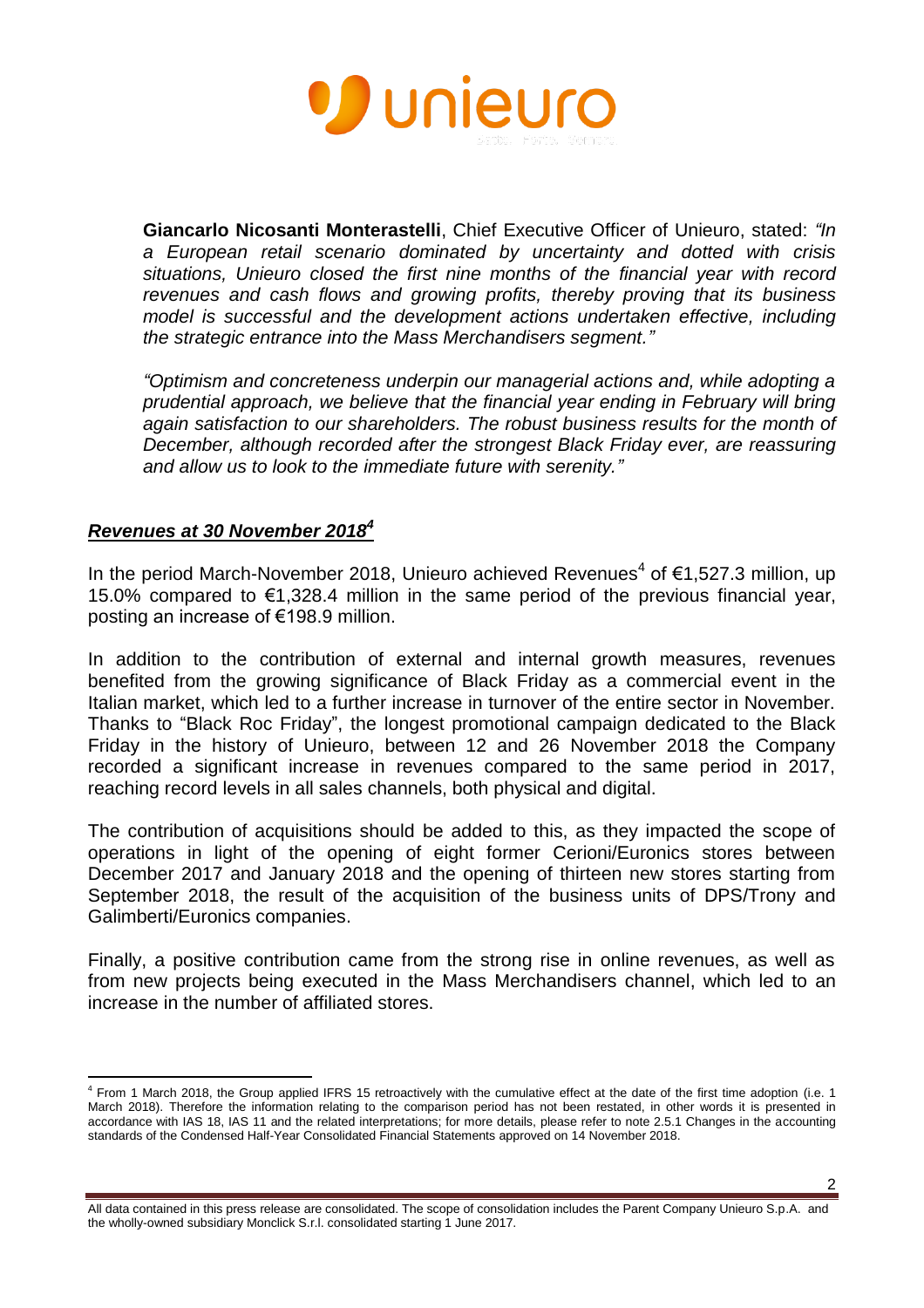

The evolution of **like-for-like sales<sup>5</sup>** – i.e. the comparison of sales for nine months of 2018/19 with those in the same period last year based on the same scope of operations - – was a positive **5.1%**. Excluding from the scope of analysis sales outlets adjacent to newly opened stores, and therefore not included in the like-for-like computation, like-forlike sales recorded an even stronger growth of 7.6.

It should be noted that, starting from the first half of 2018/19, the method for calculating like-for-like revenues was reformulated based on the method adopted by the main players in the reference market for the purpose of providing a better representation of the business performance within the same scope of operations.

| (In millions of Euro and as a<br>percentage of revenues) | <b>Period ended</b> |        |                               |        |       | Change |  |
|----------------------------------------------------------|---------------------|--------|-------------------------------|--------|-------|--------|--|
|                                                          | 30 November 2018    | %      | 30 November 2017 <sup>b</sup> | %      | Δ     | %      |  |
| Retail                                                   | 1,064.2             | 69.7%  | 930.8                         | 70.1%  | 133.4 | 14.3%  |  |
| <b>Online</b>                                            | 173.2               | 11.3%  | 128.7                         | 9.7%   | 44.5  | 34.6%  |  |
| Indirect <sup>'</sup>                                    | 170.5               | 11.2%  | 154.9                         | 11.7%  | 15.6  | 10.1%  |  |
| B2B                                                      | 95.7                | 6.3%   | 96.4                          | 7.3%   | (0.7) | (0.7%) |  |
| <b>Travel</b>                                            | 23.8                | 1.6%   | 17.6                          | 1.3%   | 6.2   | 34.9%  |  |
| <b>Total revenues by channel</b>                         | 1,527.3             | 100.0% | 1,328.4                       | 100.0% | 198.9 | 15.0%  |  |

## *Revenues<sup>4</sup> by sales channel*

**The retail channel** (69.7% of total sales) - which at 30 November 2018 totalled 226 directly operated stores located in areas deemed commercially strategic and characterised by different sizes in terms of surface area - recorded an increase of 14.3% in sales equal to €1,064.2 million, mainly due to the increase in the number of stores (eighteen additional stores compared to 30 November 2017) and higher sales of the pre-existing network, which also benefited from an increase in traffic.

3

 5 Like-for-like sales growth is calculated including: (i) the retail and travel stores operating for at least an entire financial year at the closing date of the reference period, excluding sales outlets affected by significant business discontinuity (e.g. temporary closures and large-scale refurbishments) and (ii) the entire online direct channel. It must be noted that the previous calculation method of like-for-like sales growth did not include the whole online channel.

<sup>&</sup>lt;sup>6</sup> For the purpose of better representation, supplies of goods to an ongoing customer operating in the consumer electronics market without using the Unieuro brand was reclassified from the indirect channel to the B2B channel.

 $^7$  The Indirect channel, which was previously referred to as the Wholesale channel, includes turnover made with respect to the network of affiliated stores and revenues produced in the large-scale retail chain, through partnerships with major industry operators.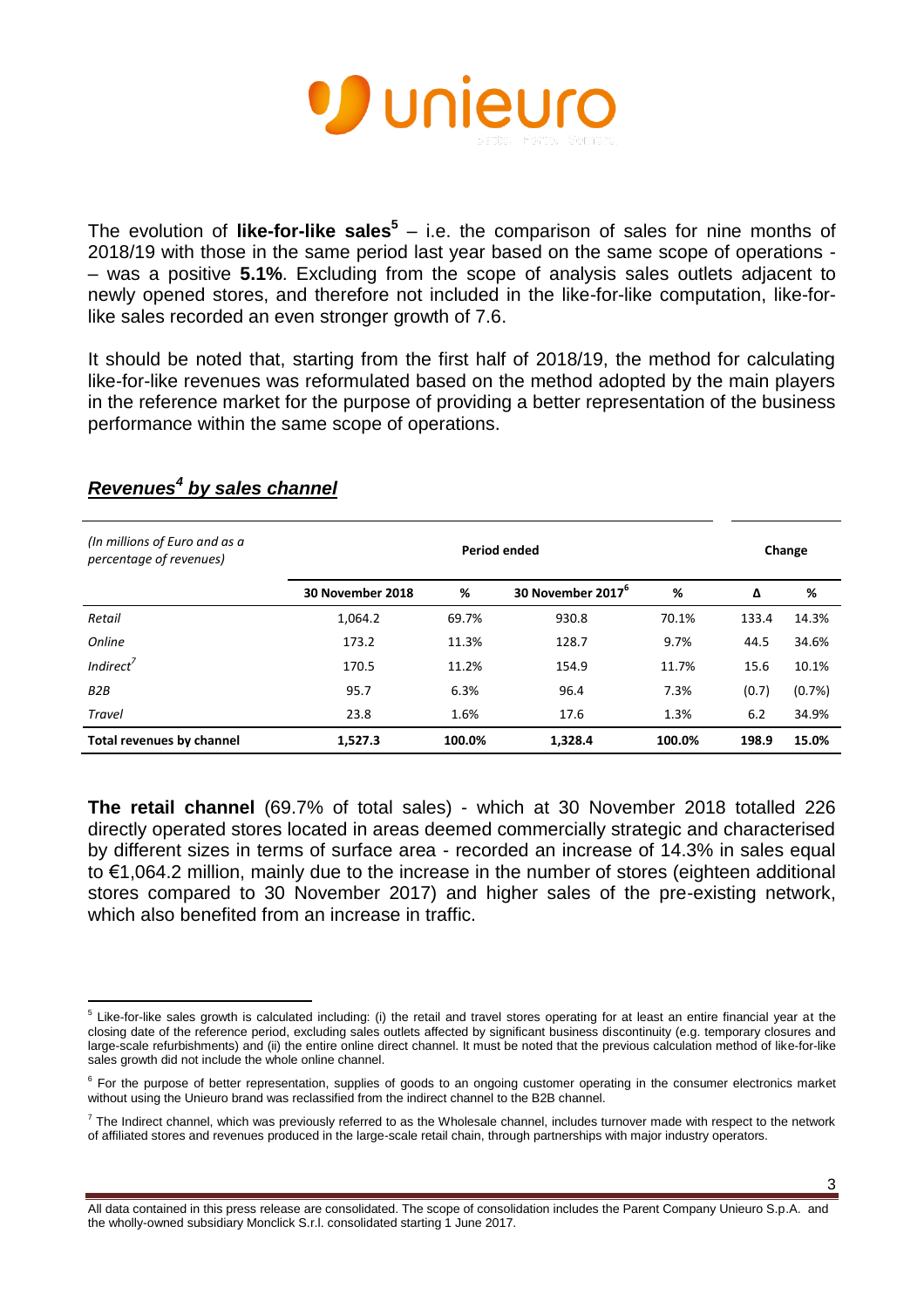

**The online channel** (11.3% of total sales) generated €173.2 million in revenues (up 34.6%), an increase of €44.5 million over the first nine months of the previous financial year. This positive performance is attributable to the success of commercial initiatives, among which Black Roc Friday stands out, as well as good results in the growth strategy for high-margin product categories, in particular large household appliances and TV-sets, and to the constant release of new features and improvements for the unieuro.it platform also aimed at increasing the company's presence in the important mobile segment essential for retaining customer loyalty and attracting new customers at the same time. The subsidiary Monclick S.r.l. also positively contributed, making revenues of  $\epsilon$  34,0 million in the nine-month period. Net of Monclick contribution, the organic growth of Unieuro's web activities was 30.5%.

**The Indirect channel<sup>6</sup>** (11.2% of total sales) - previously referred to as Wholesale channel, which includes sales to the network of affiliated stores and revenues generated in the segment of mass merchandisers through partnerships with leading industry operators, for a total of 274 stores - recorded revenues of €170.5 million, up 10.1% compared to €154.9 million in the first nine months of the previous financial year. The new affiliation agreements signed during the period led to an increase of three units in the number of stores with respect to 30 November 2017, to which the positive effect of the commercial strategy adopted by the Group should be added.

The **Business-to-Business channel<sup>6</sup>** (6.3% of total sales) - which caters to business customers, including foreign customers, operating in sectors other than that of Unieuro, such as hotels and banks, as well as operators purchasing electronic products to be distributed to their regular customers or employees for loyalty points, prize contests, or incentive plans (referred to as B2B2C segment) - recorded sales of €95.7 million, substantially in line with the same period of the previous financial year. The contribution of the subsidiary Monclick was €11.1 million.

Finally, the **Travel channel** (1.6% of total sales) - consisting of 12 directly operated stores located at some of the main public transport hubs such as airports, railway and subway stations - recorded a growth in revenues of 34.9%, reaching €23.8 million, also thanks to the opening of the former DPS/Trony store located inside the Milan San Babila subway station in October 2018.

# *Revenues<sup>4</sup> by product category<sup>8</sup>*

e<br>The segmentation of sales by product category takes place on the basis of the classification adopted by the main sector experts. Note therefore that the classification of revenues by category is revised periodically in order to guarantee the comparability of Group data with market data.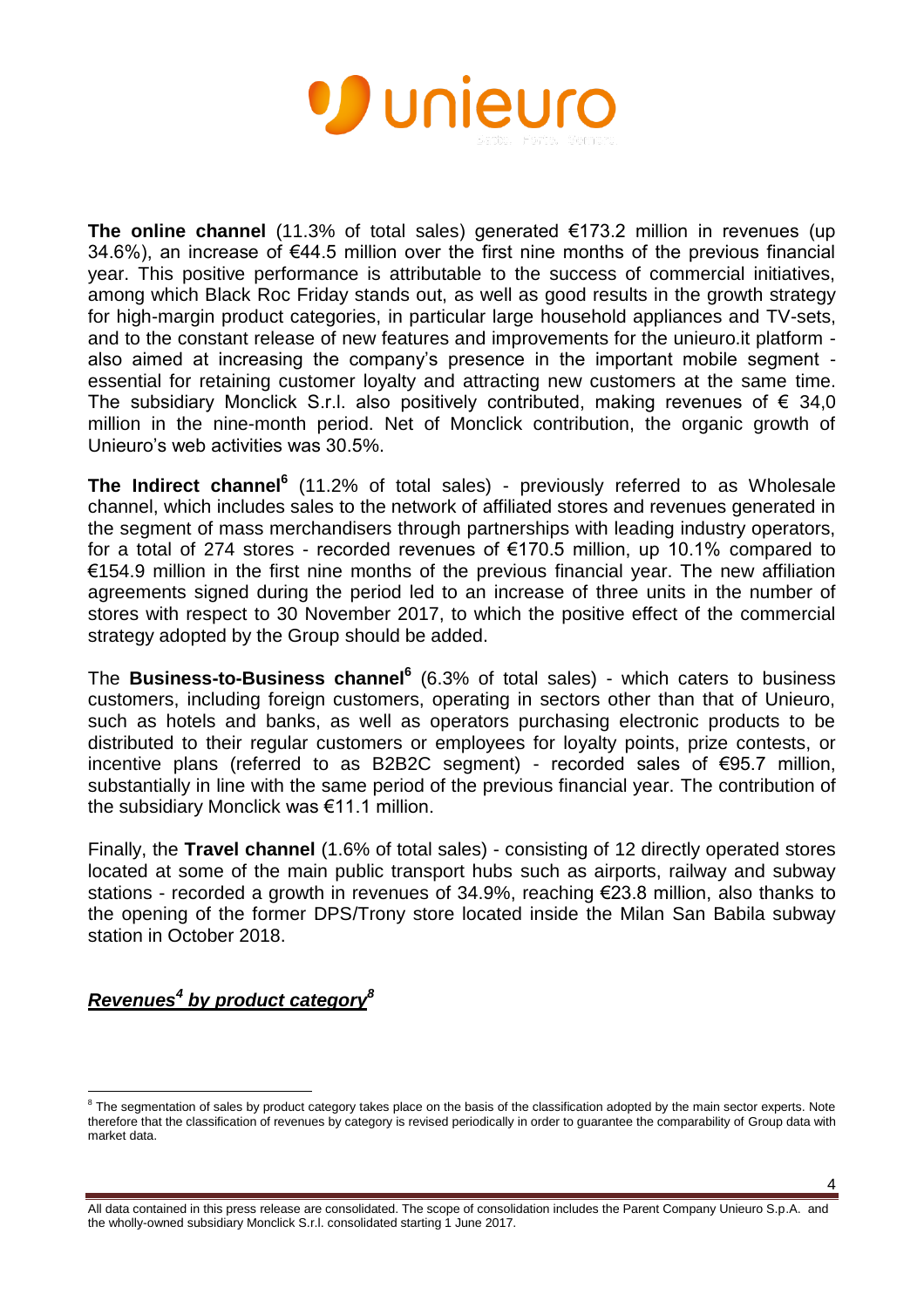

| (In millions of Euro and as a<br>percentage of consolidated<br>revenues) | Period ended     |        |                               |        |       | Change |  |
|--------------------------------------------------------------------------|------------------|--------|-------------------------------|--------|-------|--------|--|
|                                                                          | 30 November 2018 | %      | 30 November 2017 <sup>°</sup> | %      | Δ     | %      |  |
| Grey                                                                     | 728.8            | 47.7%  | 624.5                         | 47.0%  | 104.3 | 16.7%  |  |
| White                                                                    | 398.7            | 26.1%  | 362.9                         | 27.3%  | 35.7  | 9.8%   |  |
| Brown                                                                    | 267.0            | 17.5%  | 226.9                         | 17.1%  | 40.1  | 17.7%  |  |
| Services                                                                 | 62.3             | 4.1%   | 48.3                          | 3.6%   | 13.9  | 28.8%  |  |
| Other products                                                           | 70.6             | 4.6%   | 65.7                          | 4.9%   | 4.9   | 7.4%   |  |
| Total consolidated revenues by<br>category                               | 1,527.3          | 100.0% | 1,328.4                       | 100.0% | 198.9 | 15.0%  |  |

The category of **Grey goods** (47.7% of total sales) - i.e. photo cameras, video cameras, smartphones, tablets, desktop and laptop computers, monitors, printers, telephony accessories and all wearable technology products – generated revenues of  $\epsilon$  728.8 million, an increase of 16.7% compared to  $\epsilon$  624.5 million in the first nine months of the previous year thanks to the positive trend in the Telephony segment, which benefited from a mix shift to top-of-the-range products and from the good performance of some new models.

The category of **White goods** - which accounted for 26.1% of sales and comprises major domestic appliances (MDA), such as washing machines, dryers, refrigerators or freezers and stoves, small domestic appliances (SDA), such as vacuum cleaners, kettles, coffee machines, as well as the air conditioning segment - generated revenues of €398.7 million, a growth of 9.8% compared to €362.9 million in the previous financial year, thanks to the success of the continuous strategy of focusing on high-margin categories, in which Unieuro confirmed its market leadership.

The category of **Brown goods** (17.5% of total sales) - which includes television sets and related accessories, audio devices, smart TV devices and car accessories, as well as data storage devices - during the period under review achieved a significant increase in revenues, reaching €267.0 million (up 17.7% compared to €226.9 million in the same period of the previous financial year), benefiting from the growing success of high-end television sets, in particular ultraHD and OLED TVs, the good performance of the audio sector and the driving effect of the 2018 FIFA World Cup.

The **Other Products** category (4.6% of total sales), which includes sales in the entertainment sector and other products not included in the consumer electronics market,

 9 The segmentation of sales by product category takes place on the basis of the classification adopted by the main sector experts. Note therefore that the classification of revenues by category is revised periodically in order to guarantee the comparability of Group data with market data.

All data contained in this press release are consolidated. The scope of consolidation includes the Parent Company Unieuro S.p.A. and the wholly-owned subsidiary Monclick S.r.l. consolidated starting 1 June 2017.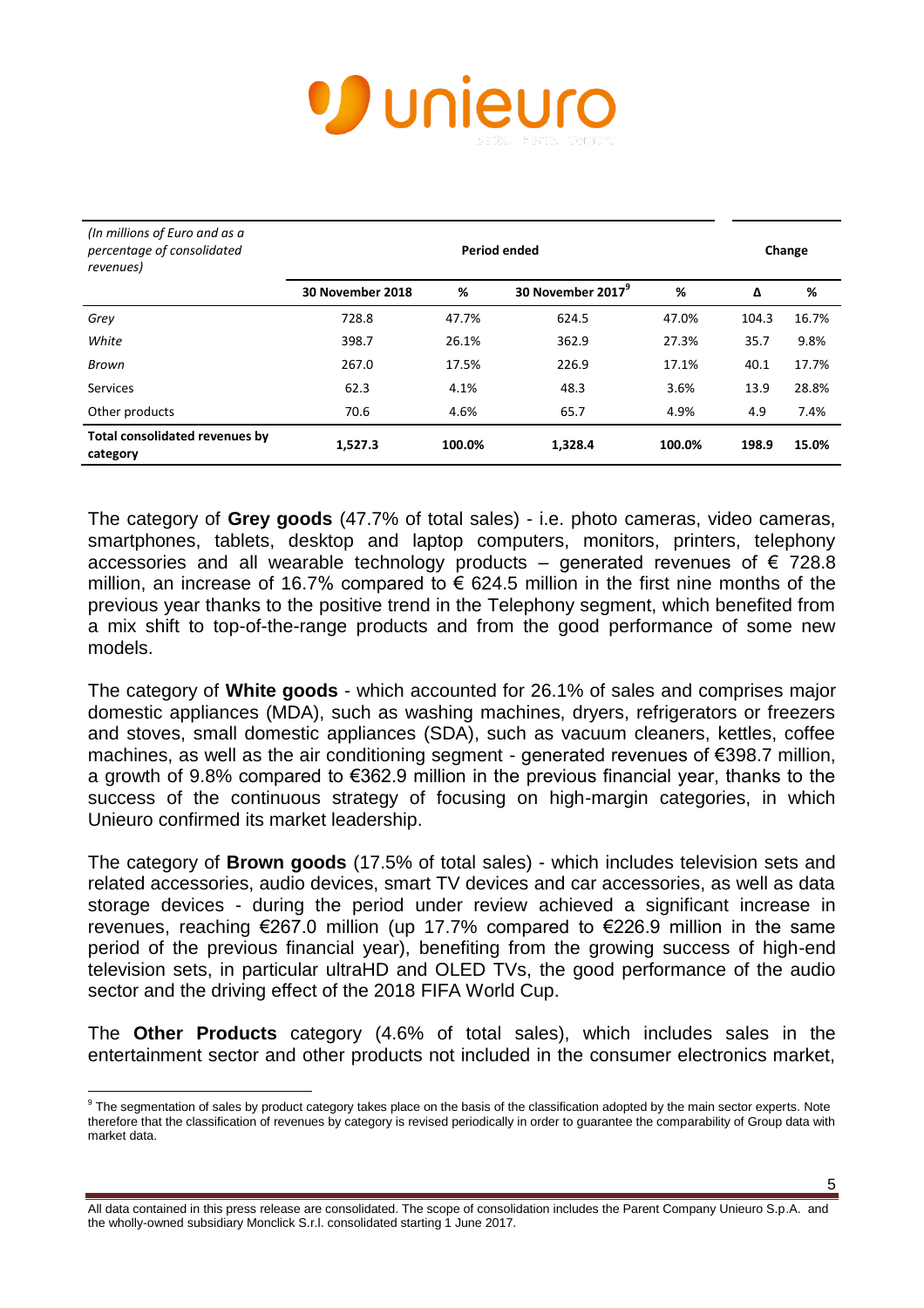

such as hoverboards or bicycles, recorded revenues of €70.6 million, an increase of 7.4% compared to the first nine months of the previous financial year, especially thanks to the good performance of gaming consoles.

Finally, the category of **Services** (4.1% of total sales) recorded the best growth, increasing revenues by 28.8%, reaching €62.3 million, thanks to the expansion of the sales network and Unieuro's continuous focus on providing services to its customers, in particular with reference to warranty extensions and consumer credit.

|                                                                                                                                                                | <b>Period ended</b>                  |           |                          |                |           |            |         | Change |
|----------------------------------------------------------------------------------------------------------------------------------------------------------------|--------------------------------------|-----------|--------------------------|----------------|-----------|------------|---------|--------|
|                                                                                                                                                                | 30 November 2018<br>30 November 2017 |           |                          |                |           |            |         |        |
|                                                                                                                                                                | Adjuste                              |           |                          | <b>Adjuste</b> |           |            |         |        |
| (In millions and as a percentage of                                                                                                                            | d                                    |           | <b>Adjustments</b><br>10 | d              |           | Adjustment | Δ       | %      |
| revenues)                                                                                                                                                      | amounts                              | %         |                          | amounts        | %         | s          |         |        |
| Revenue                                                                                                                                                        | 1,527.3                              |           |                          | 1,328.4        |           |            | 198.9   | 15.0%  |
| Sales revenues                                                                                                                                                 | 1,527.3                              |           |                          | 1,328.4        |           |            | 198.9   | 15.0%  |
|                                                                                                                                                                |                                      |           |                          |                |           |            |         |        |
| Purchase of goods and Change in<br>inventories                                                                                                                 | (1, 191.5)                           | (78.0%    | 0.0                      | (1,032.2)      | (77.7%    | 2.7        | (159.3) | 15.4%  |
| Lease and rental expense                                                                                                                                       | (52.8)                               | (3.5%)    | 0.9                      | (46.1)         | (3.5%)    | 0.7        | (6.7)   | 14.4%  |
| Marketing costs                                                                                                                                                | (37.0)                               | (2.4% )   | 1.1                      | (38.4)         | (2.9%)    | 1.9        | 1.4     | (3.7%  |
| Logistics costs                                                                                                                                                | (38.7)                               | (2.5%)    | 1.5                      | (30.8)         | (2.3%)    | 1.1        | (7.9)   | 25.6%  |
| Other costs                                                                                                                                                    | (43.9)                               | (2.9%)    | 3.5                      | (36.3)         | (2.7%)    | 6.8        | (7.6)   | 20.9%  |
| Personnel costs                                                                                                                                                | (122.6)                              | $(8.0\%)$ | 2.4                      | (107.9)        | (8.1%)    | 4.7        | (14.7)  | 13.7%  |
| Other operating income and costs                                                                                                                               | (3.4)                                | (0.2%     | (0.1)                    | (1.9)          | $(0.1\%)$ | (0.0)      | (1.5)   | 81.8%  |
| Revenues from the sale of warranty<br>extensions netted of future estimated<br>service cost - business model's change<br>related to direct assistance services | 6.2                                  | 0.4%      | 6.2                      | 4.9            | 0.4%      | 4.9        | 1.3     | 27.5%  |
| <b>Consolidated Adjusted EBITDA</b>                                                                                                                            | 43.7                                 | 2.9%      | 15.5                     | 39.7           | 3.0%      | 22.6       | 4.0     | 9.9%   |

## **Adjusted EBITDA<sup>1</sup>**

 $\overline{a}$  $10$  The item "Adjustments" includes both non-recurring income/(expenses) and the adjustment for the change in the business model for warranties, which was posted in the item "Change in business model for directly managed assistance services." Thus, the adjustment is aimed at reflecting, for each year concerned, the estimated profit from the sale of extended warranty services already sold (and collected) starting with the change in the business model, as if Unieuro had always operated using the current business model. Specifically, the estimate of the profit was reflected in revenues, which were held in suspense in other current liabilities, to be deferred until those years in which the conditions for their recognition are met, net of future costs for performing the extended warranty service, which were projected by the Group on the basis of historical information on the nature, frequency and cost of assistance work.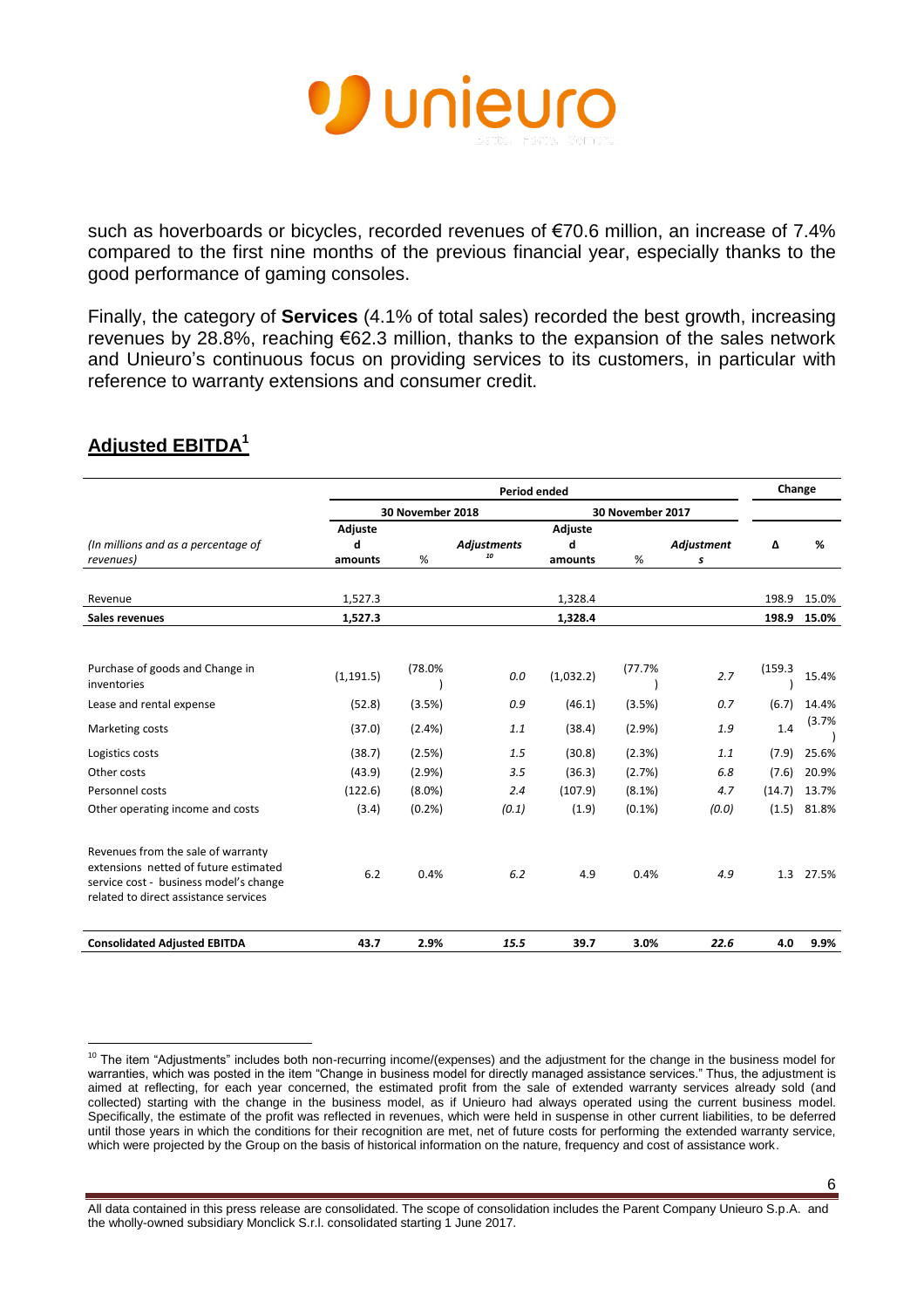

During the first nine months of 2018/2019, the expansion of business volume - both in the physical network, which increased by nineteen stores, and online - led the **Adjusted EBITDA<sup>1</sup>** of Unieuro to grow by 9.9%, reaching €43.7 million (2.9% of sales), compared to €39.7 million for the corresponding period of the previous financial year.

Profitability was influenced by the typical seasonal factors of the consumer electronics market, awaiting the last quarter of the year, traditionally the strongest in terms of margins.

|                                                                         | <b>Period ended</b> |                  |                    |                     |                  | Change             |       |          |
|-------------------------------------------------------------------------|---------------------|------------------|--------------------|---------------------|------------------|--------------------|-------|----------|
|                                                                         |                     | 30 November 2018 |                    |                     | 30 November 2017 |                    |       |          |
| (In millions and as a<br>percentage of revenues)                        | Adjusted<br>amounts | $\%$             | <b>Adjustments</b> | Adjusted<br>amounts | %                | <b>Adjustments</b> | Δ     | %        |
| <b>Consolidated Adjusted</b><br><b>EBITDA</b>                           | 43.7                | 2.9%             | 15.5               | 39.7                | 3.0%             | 22.6               | 4.0   | 9.9%     |
|                                                                         |                     |                  |                    |                     |                  |                    |       |          |
| Amortisation, depreciation<br>and write-downs of non-<br>current assets | (18.6)              | (1.2%)           | 0.3                | (14.6)              | (1.1%)           | 0.0                | (4.0) | 27.7%    |
| Financial income and<br>expenses                                        | (3.2)               | (0.2%            | (1.5)              | (3.8)               | (0.3% )          | 0.0                | 0.5   | (14.4% ) |
| Income taxes <sup>11</sup>                                              | (0.9)               | $(0.1\%)$        | (1.3)              | (2.2)               | (0.2%            | (2.0)              | 1.3   | (61.0%)  |
| <b>Adjusted Consolidated</b><br><b>Profit/Loss for the Period</b>       | 21.0                | 1.4%             | 13.0               | 19.2                | 1.4%             | 20.7               | 1.8   | 9.2%     |

## *Adjusted Net Income<sup>2</sup>*

l

Unieuro's **Adjusted Net Income<sup>2</sup>** in the first nine months of the current financial year was €21.0 million (representing 1.4% of sales), compared to €19.2 million achieved in the same period of 2017/18.

Profits benefited from an increase in operating margin given by Adjusted  $EBITDA<sup>1</sup>$  and from lower net financial charges and tax savings, partially offset by an increase in depreciation resulting from investments related to acquisitions.

 $11$  The tax impacts of the adjustments were calculated using the theoretical rate deemed appropriate of 8.7%, which incorporates IRES at 4.8% (obtained by reducing taxable IRES income by 80% due to the ability to use past tax losses) and IRAP at 3.9%.

All data contained in this press release are consolidated. The scope of consolidation includes the Parent Company Unieuro S.p.A. and the wholly-owned subsidiary Monclick S.r.l. consolidated starting 1 June 2017.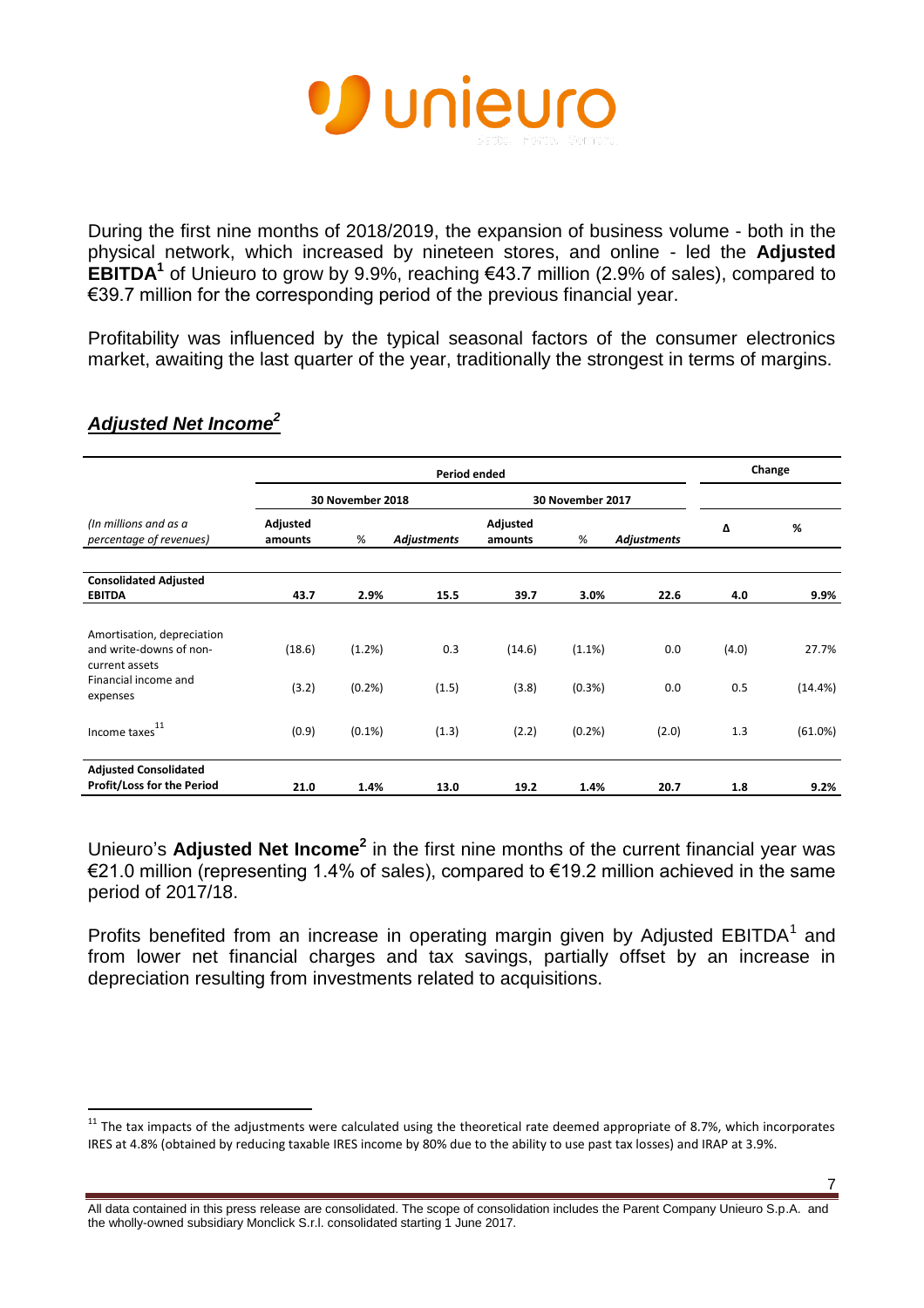

#### *Investments*

In the first nine months of 2018/19, Unieuro's cash out related to investments was €29.2 million, including capex and acquisitions.

Paid **Capex** amounted to €23.3 million, compared to €30.8 million for the corresponding period of the previous financial year. In the third quarter alone, investments amounting to €14.9 million were made.

Ordinary capex paid in the first nine months of the fiscal year amounted to  $\epsilon$ 16.7 million and was attributable to actions for the expansion and renewal of the network of directly operated stores, which led to 3 new openings, 3 closures and 4 refurbishments and 2 relocations during the period. New hardware systems, software and licenses were purchased, also in light of new GDPR and telematics fee rules. Finally, development costs for pre-existing applications incurred, with a view to digitizing shops and improving online platforms on an ongoing basis.

The remaining €6.6 million of capex, of a non-recurring type, mainly refer to the construction of the new logistics hub in Piacenza  $(64.1 \text{ million out of a total planned})$ investment of approximately €11 million), which was opened on 12 October and led to a substantial doubling of Unieuro's logistical capacity, as well as to the re-launch of the acquired stores.

External growth through **acquisitions** absorbed €5.9 million, fully paid up during the period and relating to the purchase of the business units of the company DPS Group S.r.l. in bankruptcy, which cost €3.4 million, and of the company Galimberti S.p.A., which cost  $\epsilon$ 2.5 million. In the first nine months of 2017/18, the value of acquisitions amounted to €14.5 million and included the portion paid for the acquisition of Monclick S.r.l. and of the business units of Andreoli S.p.A. and Cerioni S.p.A..

### *Net Financial Debt*

Thanks to the company's extremely favorable financial performance, at 30 November 2018 Unieuro recorded a **positive net cash** position of **€13.0 million** (compared to a net financial debt of €4.5 million at 28 February 2018).

More specifically, in the nine-month period operating activities generated  $\epsilon$ 66.5 million (€47.6 million in the corresponding period last year), which were only partially offset by the dividend pay-out in June (€20.0 million) and the investments described above (€29.2 million in total).

All data contained in this press release are consolidated. The scope of consolidation includes the Parent Company Unieuro S.p.A. and the wholly-owned subsidiary Monclick S.r.l. consolidated starting 1 June 2017.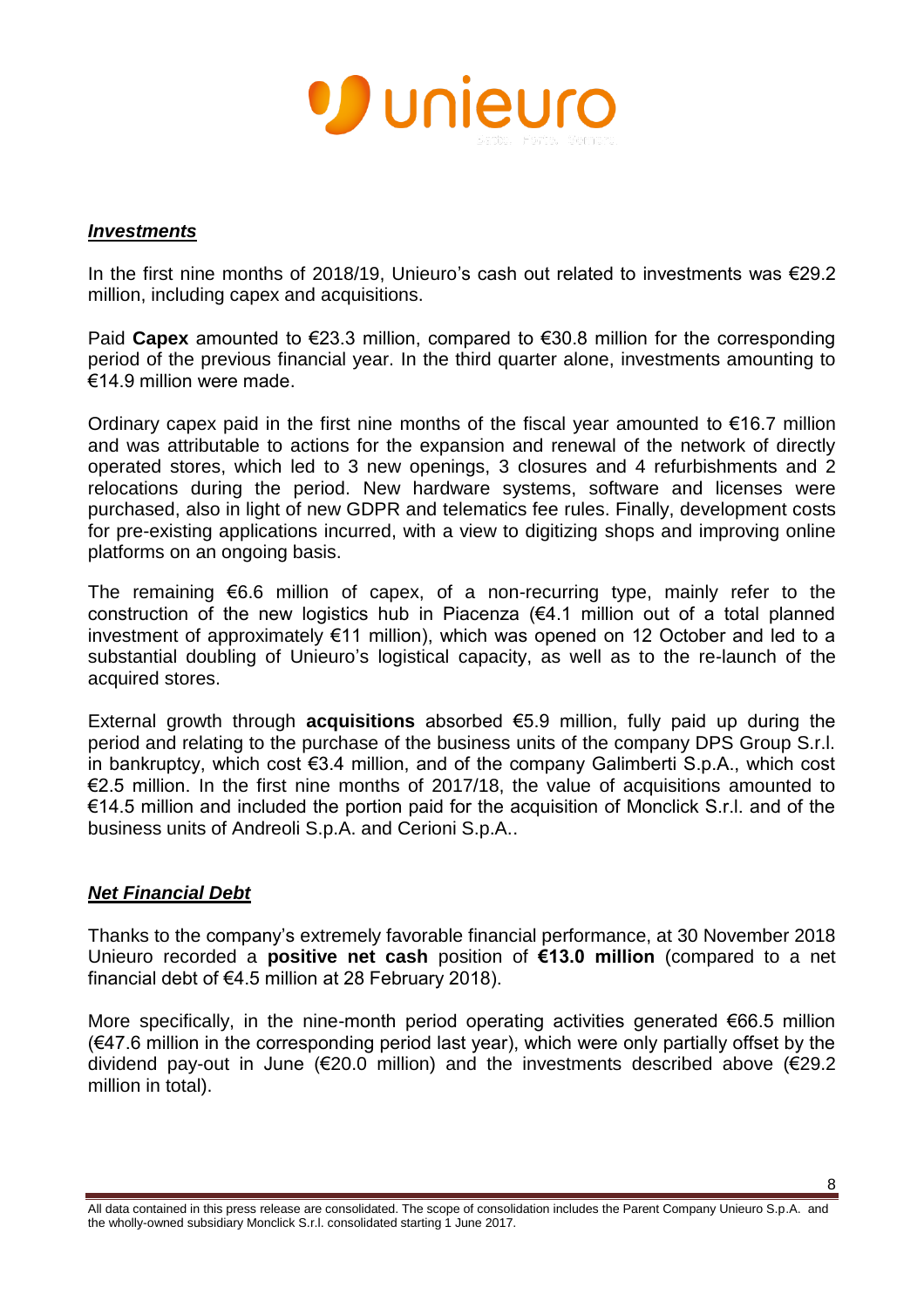

The **Adjusted Levered Free Cash Flow<sup>3</sup>** , an indicator deemed by Unieuro to be more appropriate to measure cash flow generation, stood at €55.1 million in the first nine months of the current financial year, compared to €37.3 million generated in the corresponding period of 2017/18.

Among the factors that contributed to the excellent performance, the good performance of revenues in the Black Friday period should be noted, which led to a partial misalignment of cash inflows (receipts from customers) and outflows (extended payments to suppliers), the latter occurring in the fourth quarter of the financial year.

\* \* \*

### *Other Resolutions of the Board of Directors*

 $\overline{a}$ 

#### *Dividend Policy updated: dividend payout in a lump sum*

In light of the market's positive response to the whole dividend payout for financial year 2017/18 in June, the Board of Directors of Unieuro resolved to adopt such approach also for the current year and for those to come.

Provided that all legal and factual conditions<sup>12</sup>, as set forth in the Dividend Policy approved by the Board of Directors Meeting dated 1 March 2017, are met, dividend payout shall take place, tentatively, in the month of June, following the end of the relevant Financial Year.

The company's Dividend Policy, amended as illustrated above, shall remain unchanged in respect of all other provisions, including that regarding the amount of the ex-dividend, which shall continue to be proposed to the Shareholders' Meeting in an amount not less than 50% of Adjusted Net Income<sup>2</sup>.

*Unieuro S.p.A. has chosen to use the "eMarket SDIR" and "eMarket STORAGE" platforms managed by Spafid Connect S.p.A., with offices at Foro Buonaparte 10, Milan, for the transmission, storage and filing of Regulatory Information made public.* 

\*\*\*

\*\*\*

9

<sup>12</sup> As per the Company's Dividend Policy, any dividend declarations shall be contingent upon, inter alia: "*the ability to generate*  distributable profits and reserves, which in turn depends on a series of factors that are not foreseeable and partly outside the control of *the Company, such as Unieuro's future economic trend, the occurrence of adverse contingencies- which are not predictable at the moment, and the general trend of the economy and of the industry in which the Company operates*."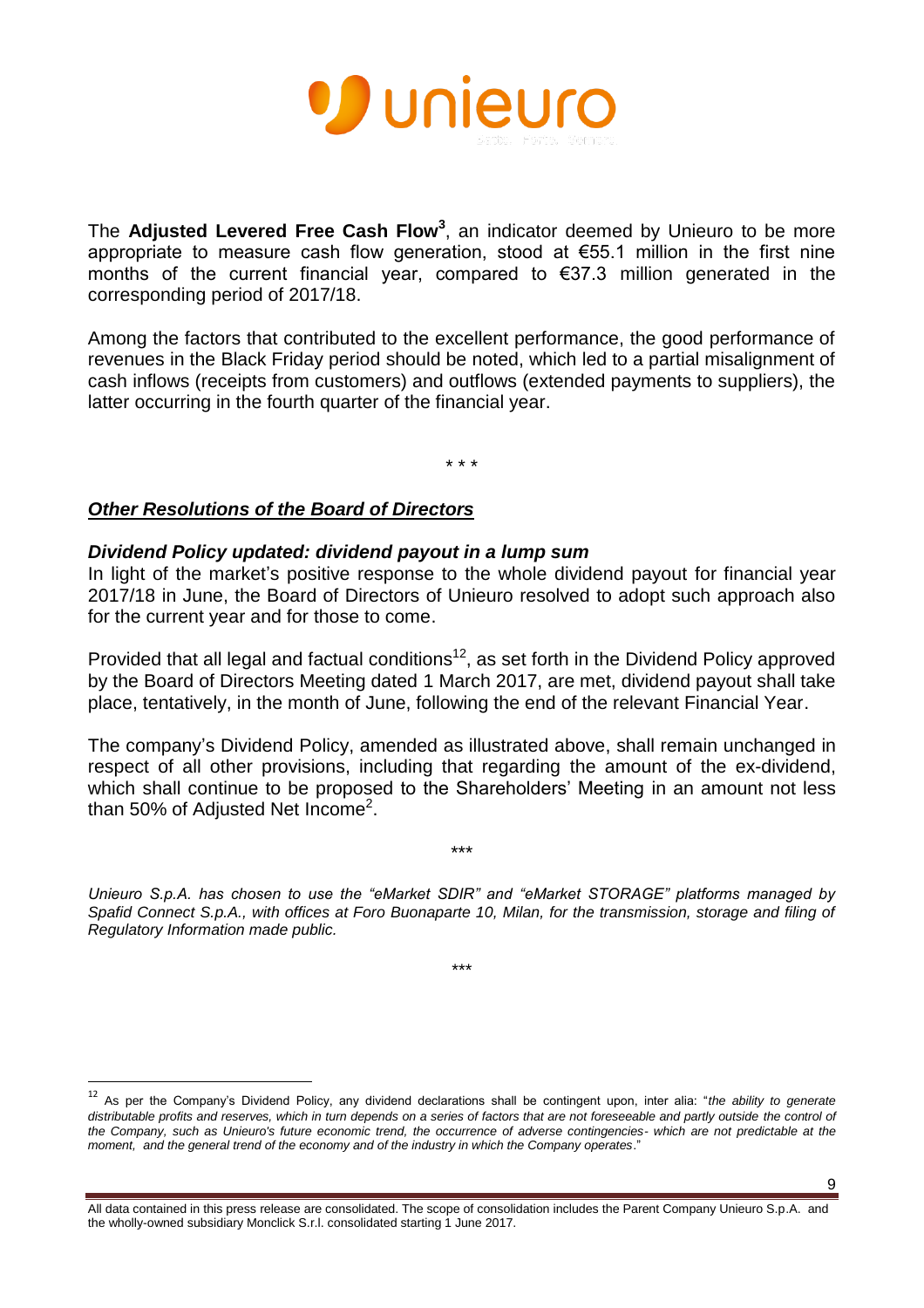

*Mr Italo Valenti, the manager responsible for preparing the company's accounting documents, hereby declares that, pursuant to and in accordance with Article 154-bis, paragraph 2, of Legislative Decree No. 58 of 1998, the information contained in this press release matches the Company's documentation, books and accounting records.* 

\*\*\*

#### **Unieuro S.p.A.**

Listed on the STAR segment of the Italian Stock Exchange, Unieuro is now the largest omnichannel *distributor of consumer electronics and household appliances with a widespread network of about 500 stores throughout the country, including direct stores (about 230) and affiliated stores (about 270), its digital platform unieuro.it as well as the e-tailer Monclick. The Company is headquartered in Forlì and has a logistics hub in Piacenza. It has about 4,600 employees and revenues that approached € 1.9 billion for the fiscal year ended 28 February 2018. [www.unieurospa.com](http://www.unieurospa.com/)*

#### **Contacts:**

**Investor Relations Media Relations** 

**Andrea Moretti iCorporate** Investor Relations & Corporate Communications Director

+39 335 5301205 Rita Arcuri

[amoretti@unieuro.com](mailto:amoretti@unieuro.com) investor.relations@unieuro.com

Arturo Salerni +39 335 1222631

+39 333 2608159

[unieuro@icorporate.it](mailto:unieuro@icorporate.it)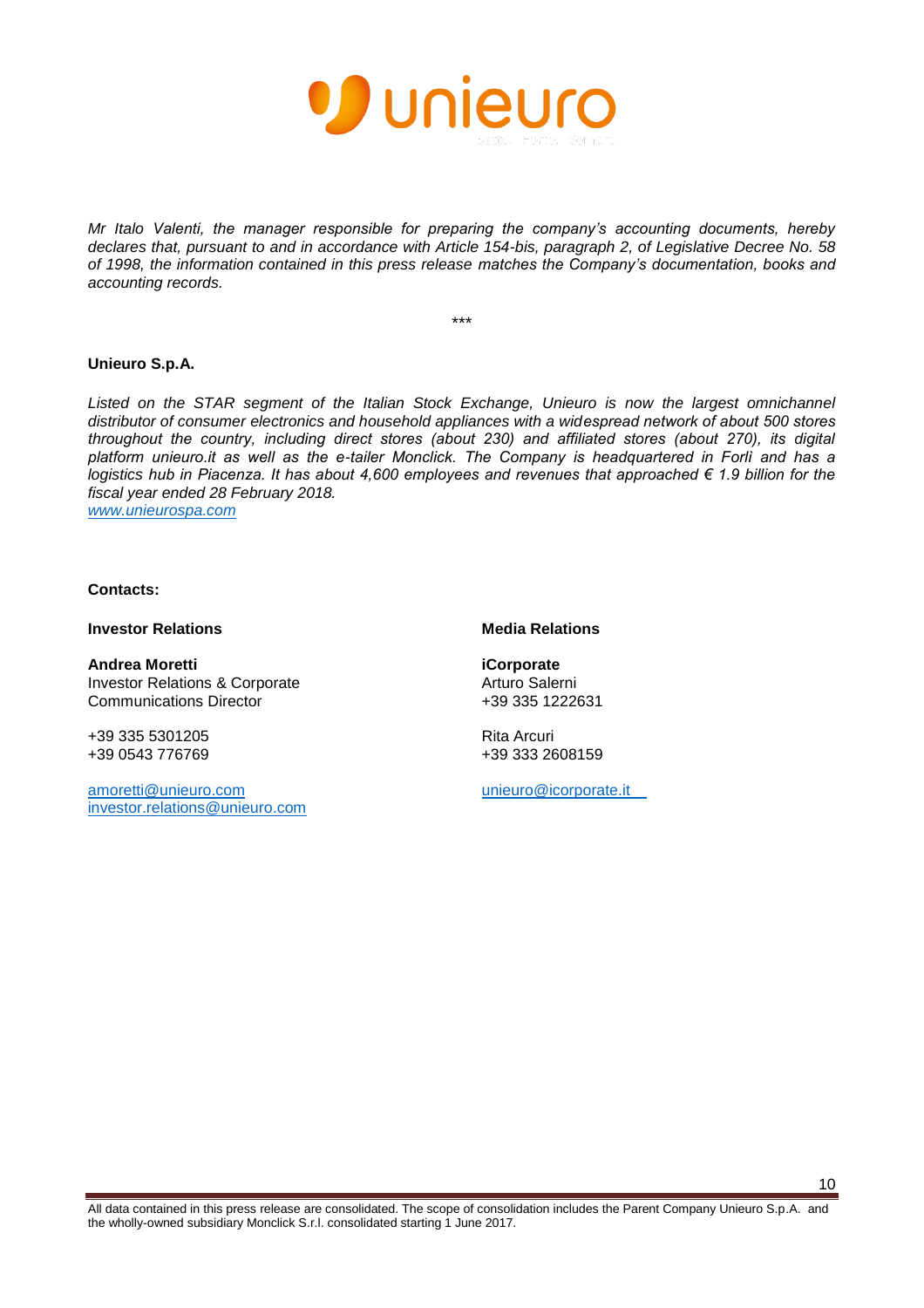

## *Summary tables:*

#### *Income Statement*

*(millions of Euro)*

|                                         | 9M 18/19   | $\frac{9}{6}$ | 9M 17/18  | $\frac{9}{6}$ |
|-----------------------------------------|------------|---------------|-----------|---------------|
|                                         |            |               |           |               |
| Sales                                   | 1,527.3    |               | 1,328.4   |               |
| <b>Sales</b>                            | 1,527.3    |               | 1,328.4   |               |
| Purchase of goods - Change in Inventory | (1, 191.5) | $(78.0\%)$    | (1,034.9) | (77.9%)       |
| <b>Rental Costs</b>                     | (53.7)     | (3.5%)        | (46.8)    | (3.5%)        |
| Marketing costs                         | (38.1)     | $(2.5\%)$     | (40.2)    | $(3.0\%)$     |
| Logistic costs                          | (40.2)     | (2.6%)        | (31.9)    | $(2.4\%)$     |
| Other costs                             | (47.4)     | $(3.1\%)$     | (43.1)    | $(3.2\%)$     |
| Personnel costs                         | (125.1)    | $(8.2\%)$     | (112.5)   | $(8.5\%)$     |
| Other operating costs and income        | (3.3)      | $(0.2\%)$     | (1.8)     | $(0.1\%)$     |
| <b>EBITDA Reported</b>                  | 28.2       | 1.8%          | 17.1      | 1.3%          |
| Adjustments                             | 9.3        | 0.6%          | 17.8      | 1.3%          |
| Change in Business Model                | 6.2        | 0.4%          | 4.9       | 0.4%          |
| <b>Adjusted EBITDA</b>                  | 43.7       | 2.9%          | 39.7      | 3.0%          |
| D&A                                     | (18.6)     | $(1.2\%)$     | (14.6)    | $(1.1\%)$     |
| Financial Income - Expenses             | (3.2)      | (0.2%)        | (3.8)     | $(0.3\%)$     |
| <b>Adjusted Profit before Tax</b>       | 21.8       | 1.4%          | 21.4      | 1.6%          |
| Taxes                                   | 0.5        | 0.0%          | (0.2)     | $(0.0\%)$     |
| Fiscal impact of non-recurring items    | (1.3)      | $(0.1\%)$     | (2.0)     | $(0.1\%)$     |
| <b>Adjusted Net Income</b>              | 21.0       | 1.4%          | 19.2      | 1.4%          |
| Adjustments                             | (8.1)      | $(0.5\%)$     | (17.8)    | (1.3%)        |
| Change in Business Model                | (6.2)      | $(0.4\%)$     | (4.9)     | (0.4% )       |
| Fiscal impact of non-recurring items    | 1.3        | 0.1%          | 2.0       | 0.1%          |
| <b>Net Income Reported</b>              | 7.9        | 0.5%          | (1.5)     | (0.1%         |

11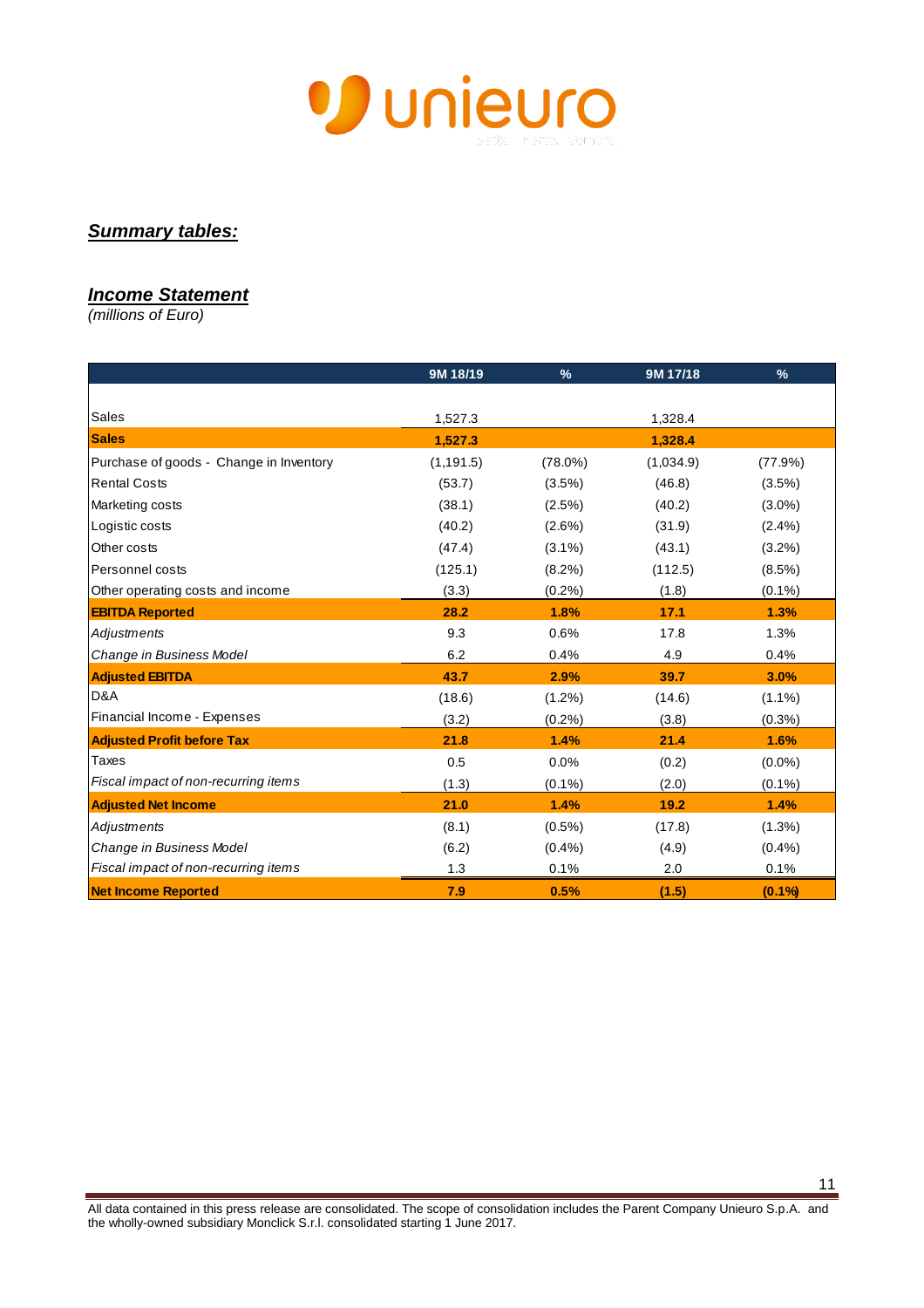

#### *Balance Sheet*

*(millions of Euro)*

|                                         | 30 Nov. 2018 | 28 Feb. 2018 |
|-----------------------------------------|--------------|--------------|
| <b>Trade Receivables</b>                | 71.1         | 39.6         |
| Inventory                               | 441.1        | 313.5        |
| Trade Payables                          | (584.5)      | (411.5)      |
| <b>Operating Working Capital</b>        | (72.3)       | (58.4)       |
| <b>Current Tax Assets</b>               | 2.5          | 3.1          |
| <b>Current Assets</b>                   | 20.7         | 16.2         |
| <b>Current Liabilities</b>              | (192.6)      | (163.4)      |
| <b>Short Term Provisions</b>            | (2.7)        | (3.0)        |
| <b>Net Working Capital</b>              | (244.4)      | (205.4)      |
| Tangible and Intangible Assets          | 112.4        | 99.9         |
| Net Deferred Tax Assets and Liabilities | 26.9         | 27.7         |
| Goodwill                                | 178.0        | 174.8        |
| Other Long Term Assets and Liabilities  | (16.5)       | (15.2)       |
| <b>Total Invested Capital</b>           | 56.4         | 81.7         |
| <b>Net financial Debt</b>               | 13.0         | (4.5)        |
| <b>Equity</b>                           | (69.4)       | (77.2)       |
| <b>Total Sources</b>                    | (56.4)       | (81.7)       |